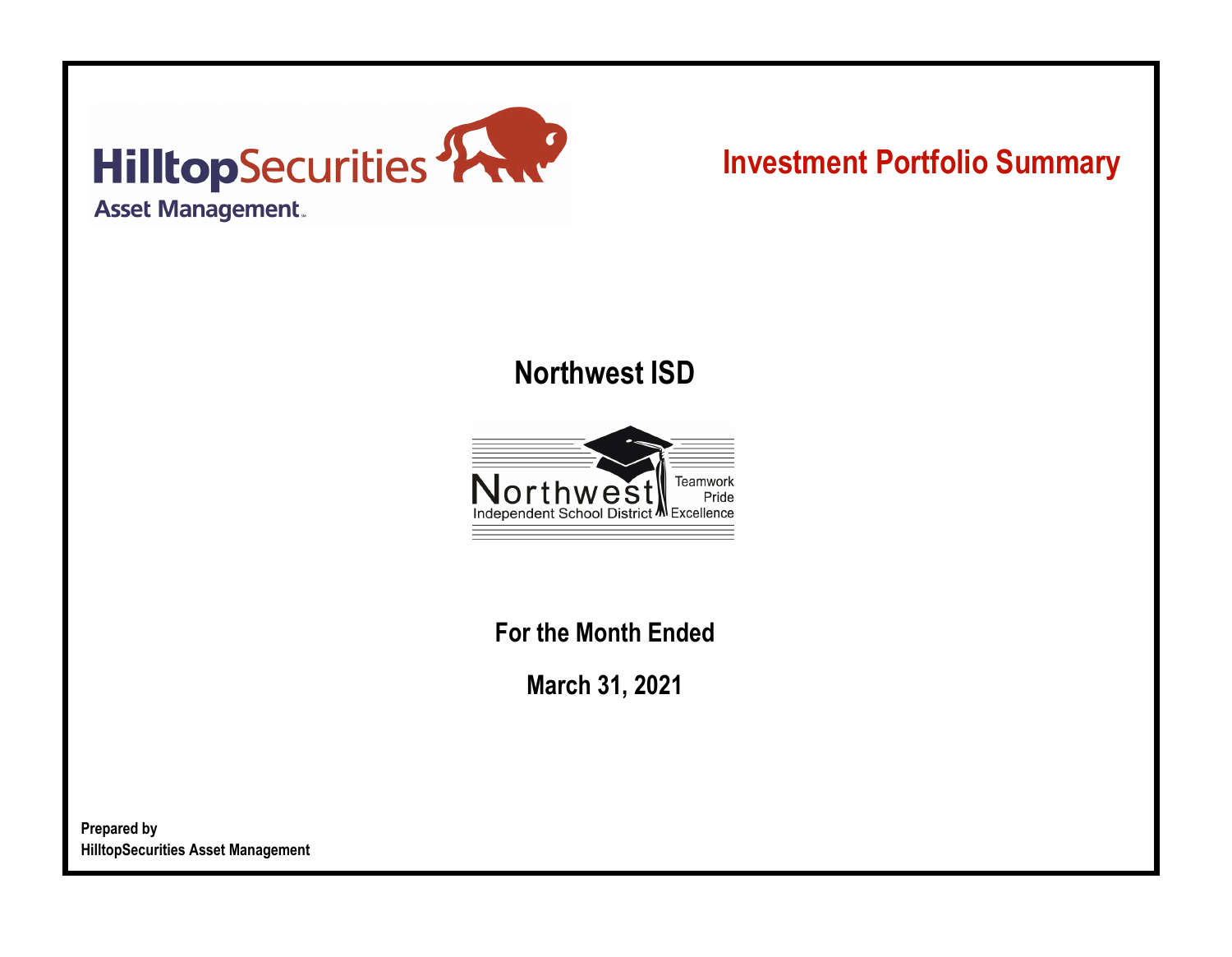

### **Report Name**

| <b>Certification Page</b>      |
|--------------------------------|
| <b>Executive Summary</b>       |
| Benchmark Comparison           |
| Detail of Security Holdings    |
| Change in Value                |
| Farned Income                  |
| <b>Investment Transactions</b> |
| Amortization and Accretion     |
|                                |

Projected Fixed Income Cash Flows

## **Table of Contents / Market Recap**

#### **MARKET RECAP - MARCH 2021:**

The economic outlook brightened considerably in March as the pace of vaccine distribution accelerated and Congress passed another massive stimulus package. Consumers were already sitting on an abundance of cash and the \$1.9 trillion American Rescue Plan will add to that pile. Progress on the vaccine front suggests herd immunity could be reached by early summer, several months sooner than previously expected, setting the stage for a return to something resembling normal in the second half of 2021.

The headline ISM manufacturing index climbed from 58.7 to a 10-year high of 60.8 in February. Numbers above 50 indicate expansion, while numbers above 60 are consistent with exceptionally strong growth. The ISM non-manufacturing index slipped to a nine-month low as the service sector remains hamstrung by the virus-related shutdowns and restrictions, but it is poised to rebound as the economy normalizes. Employment conditions improved as U.S. businesses added +379k jobs to payrolls in February, nearly twice the median forecast. Upward revisions to prior months boosted the tally by another +38k. The unemployment rate declined from 6.3% to 6.2% and while unemployment remains well above the five-decade low of 3.5% from a year ago, it is much improved from the 14.8% pandemic high ten months ago. Initial jobless claims, though still elevated relative to pre-pandemic levels, fell to their lowest level in over a year. Consumer spending soared in January, with the original +5.3% gain revised even higher to +7.6%. February retail sales couldn't keep up the pace, falling -3.0% month-over-month. This was to be expected as January's torrid pace, supported by stimulus checks, wasn't sustainable. Freezing weather across much of the nation had a negative impact as well. Spending is set to boom in the months ahead as the American Rescue Plan includes almost \$450 billion in aid to individuals and families. If the last round of \$600 stimulus checks managed to bolster retail sales so much in January, imagine what March's \$1,400 checks will do to sales in the next few months. That idea is supported by a big jump in March's consumer confidence index which posted its biggest single month gain in 18 years, climbing to 109.7. March's slate of housing data reflected February's freezing weather with both new and existing home sales declining, though home prices continue to rise. Existing home sales are being restrained by a lack of homes available for sale. Low inventories and higher prices are a recipe for new construction, which will further add to 2021 GDP growth.

With conditions rapidly improving on both the Covid-19 and economic fronts, economists have been busy revising their 2021 growth forecasts higher. The median forecast in Bloomberg's survey of economists currently shows first quarter gross domestic product advancing at a +4.7% quarter-over-quarter annualized rate, followed by a second quarter booming at +7%. GDP could easily expand more than +6% in 2021. Bond markets have taken note. Although the short end remains anchored by a Fed determined to stand pat until they see both sustained inflation and full employment, intermediate to long yields have climbed significantly. The five-year Treasury note yield, which rose 31 basis points during February, climbed another 21 basis points in March to close the month at 0.94%. The 10-year T-note closed March at 1.74%, up 83 bps since the year began.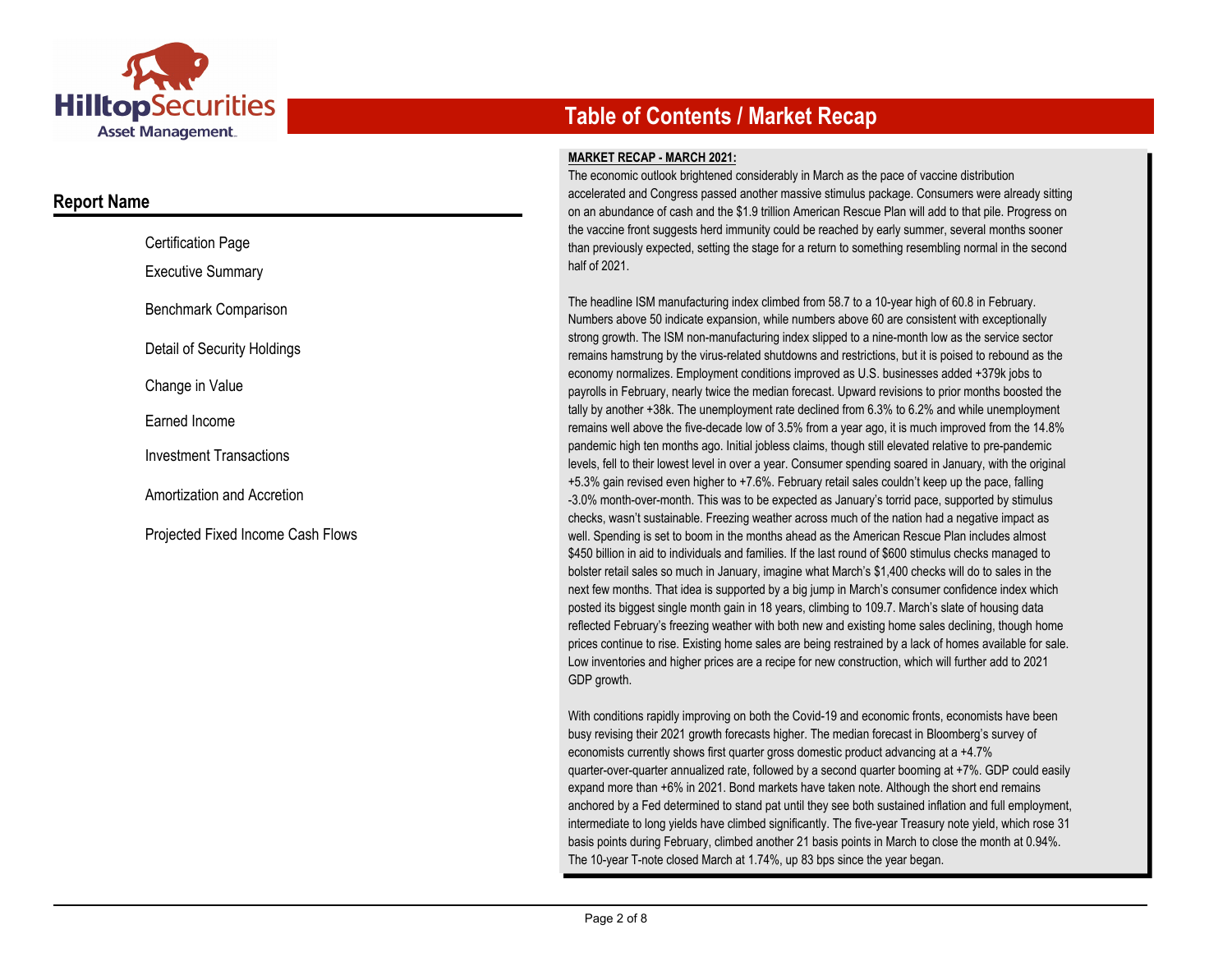

## **March 31, 2021 For the Month Ended**

This report is prepared for the **Northwest ISD** (the "Entity") in accordance with Chapter 2256 of the Texas Public Funds Investment Act ("PFIA"). Section 2256.023(a) of the PFIA states that: "Not less than quarterly, the investment officer shall prepare and submit to the governing body of the entity a written report of the investment transactions for all funds covered by this chapter for the preceding reporting period." This report is signed by the Entity's investment officers and includes the disclosures required in the PFIA. To the extent possible, market prices have been obtained from independent pricing sources.

The investment portfolio complied with the PFIA and the Entity's approved Investment Policy and Strategy throughout the period. All investment transactions made in the portfolio during this period were made on behalf of the Entity and were made in full compliance with the PFIA and the approved Investment Policy.

**Officer Names and Titles:**

Name: Brian Carter Title: Chief Financial Officer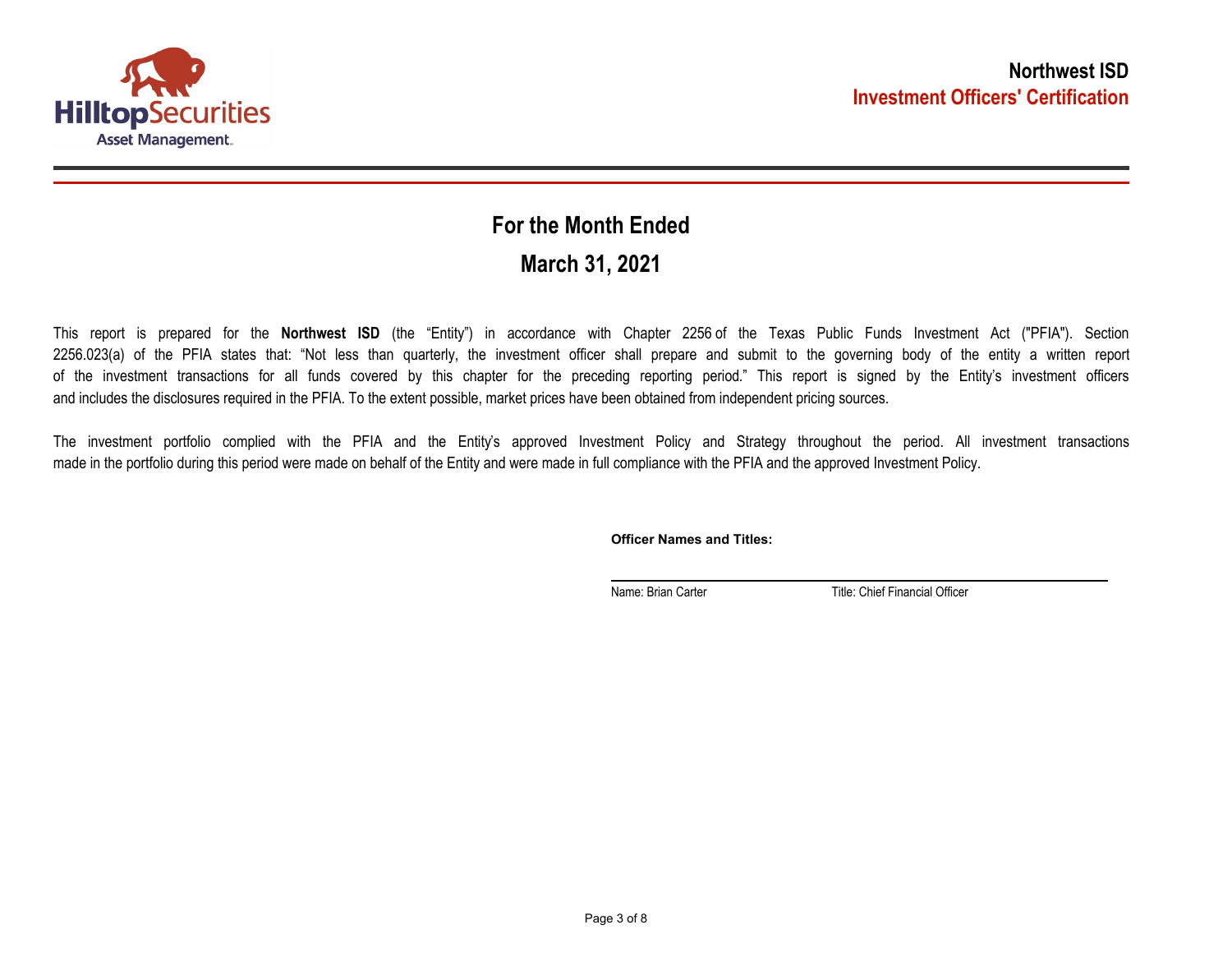



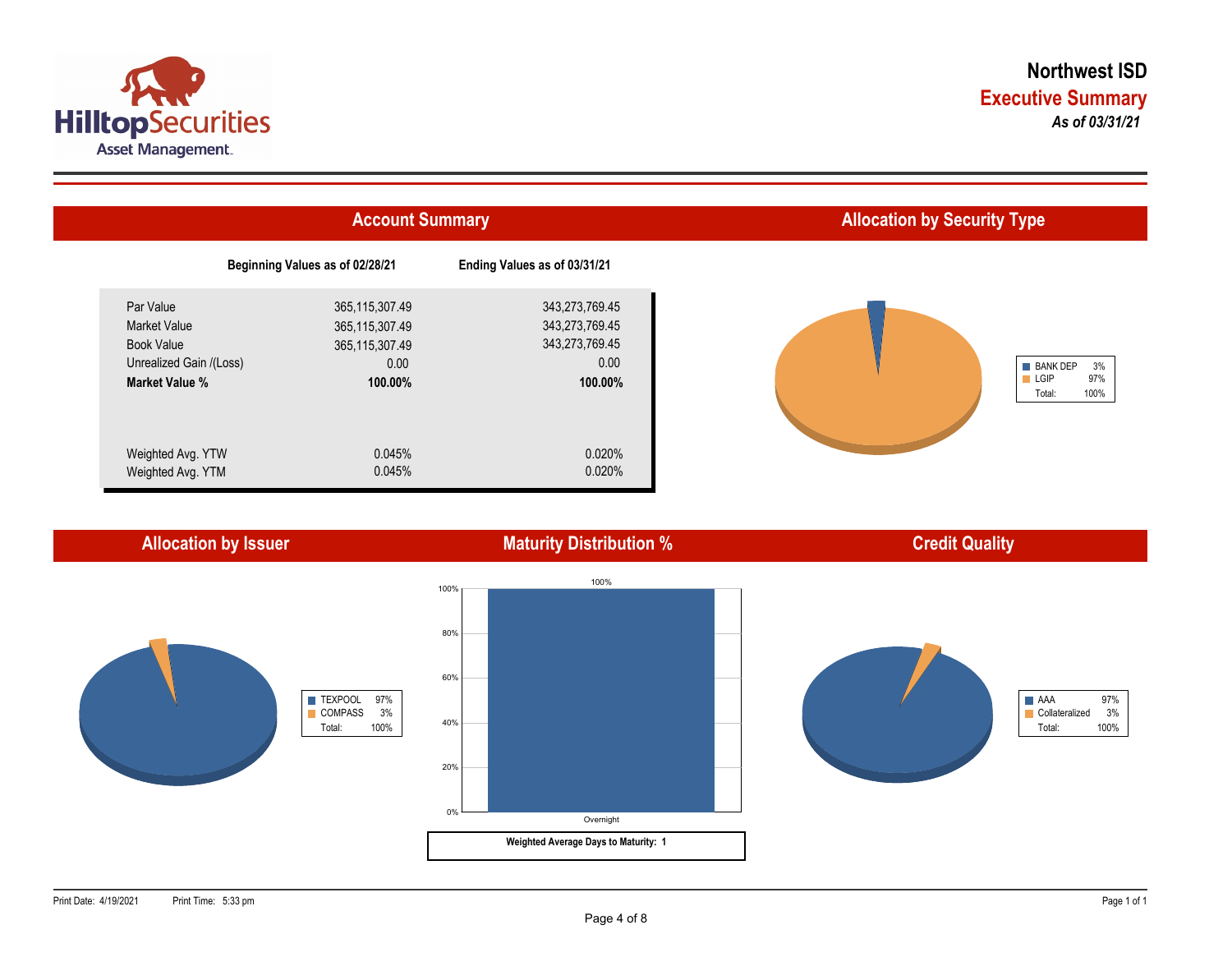



Note 1: CMT stands for Constant Maturity Treasury. This data is published in Federal Reserve Statistical Release H.15 and represents an average of all actively traded Treasury securities having that time remaining until ma standard industry benchmark for Treasury securities. The CMT benchmarks are moving averages. The 3-month CMT is the daily average for the previous 3 months, the 6-month CMT is the daily average for the previous 6 months, a 1-year and 2-year CMT's are the daily averages for the previous 12-months.

**Note 2:** Benchmark data for TexPool is the monthly average yield.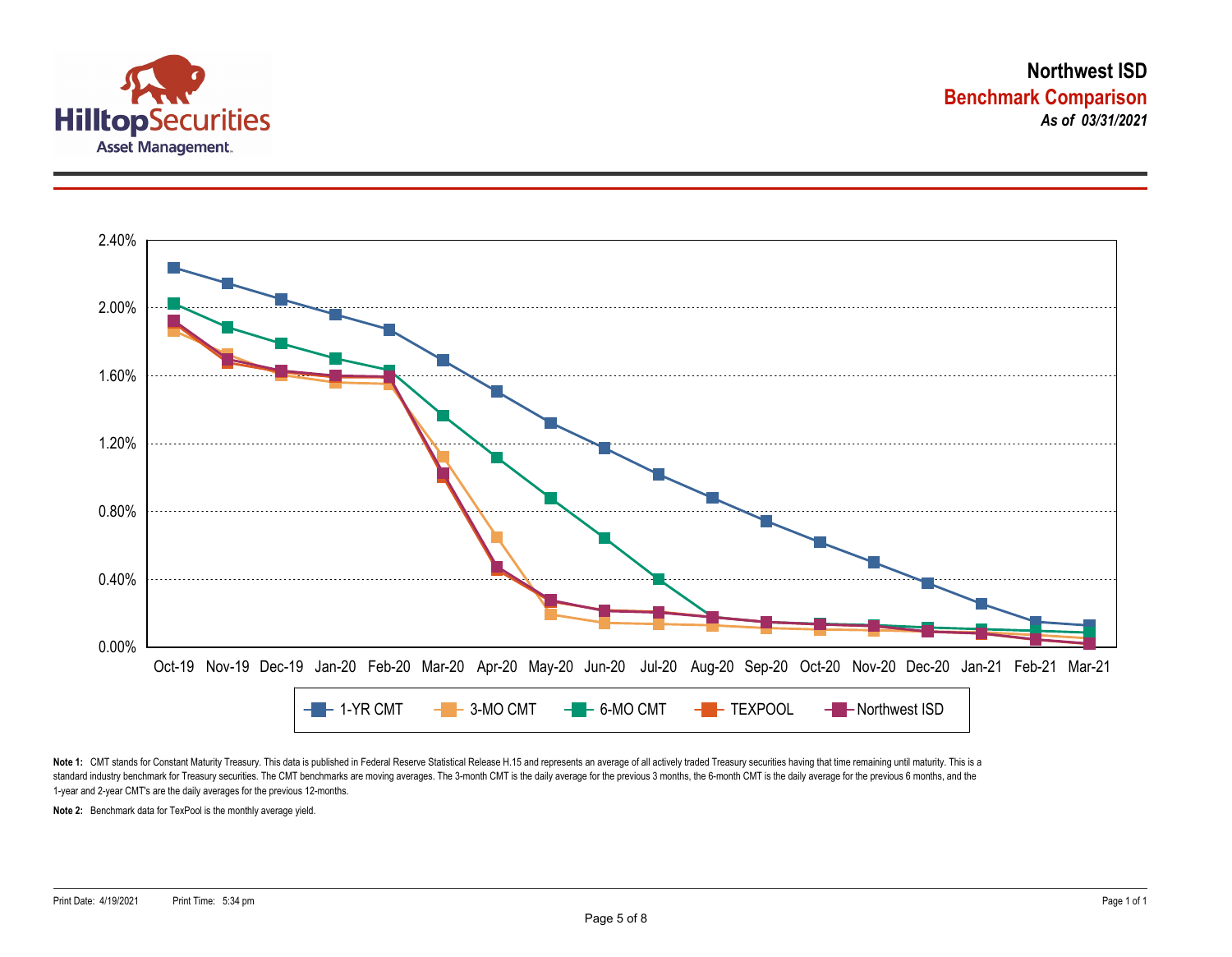

| <b>CUSIP</b>                                         | <b>Settle</b><br>Date | Sec. Type                                  | Sec. Description                                             | <b>CPN</b> | <b>Mty Date</b> | <b>Next Call</b> | <b>Call Type</b> | Par Value                                      | Purch<br>Price                | <b>Orig Cost</b>                               | <b>Book Value</b>                              | <b>Mkt</b><br>Price           | Market Value to Mty                            | Days                                               | Days<br>to Call | <b>YTM</b>              | <b>YTW</b>              |
|------------------------------------------------------|-----------------------|--------------------------------------------|--------------------------------------------------------------|------------|-----------------|------------------|------------------|------------------------------------------------|-------------------------------|------------------------------------------------|------------------------------------------------|-------------------------------|------------------------------------------------|----------------------------------------------------|-----------------|-------------------------|-------------------------|
| <b>Activity Account</b>                              |                       |                                            |                                                              |            |                 |                  |                  |                                                |                               |                                                |                                                |                               |                                                |                                                    |                 |                         |                         |
| <b>TEXPOOL</b>                                       |                       | LGIP                                       | TexPool                                                      |            |                 |                  |                  | 172,202.40                                     | 100.000                       | 172,202.40                                     | 172,202.40                                     | 100.000                       | 172,202.40                                     | $\overline{1}$                                     |                 | 0.019                   | 0.019                   |
| <b>Total for Activity Account</b>                    |                       |                                            |                                                              |            |                 | 172,202.40       | 100.000          | 172,202.40                                     | 172,202.40                    | 100.000                                        | 172,202.40                                     | $\overline{1}$                |                                                | 0.019                                              | 0.019           |                         |                         |
| <b>Capital Project</b>                               |                       |                                            |                                                              |            |                 |                  |                  |                                                |                               |                                                |                                                |                               |                                                |                                                    |                 |                         |                         |
| <b>BBVA-NWL</b><br><b>BBVA-NWZ</b><br><b>TEXPOOL</b> |                       | <b>BANK DEP</b><br><b>BANK DEP</b><br>LGIP | <b>BBVA Compass LIBOR</b><br>BBVA Compass ZBA Int<br>TexPool |            |                 |                  |                  | 1,301,479.73<br>8,314,965.85<br>100,009,587.79 | 100.000<br>100.000<br>100.000 | 1,301,479.73<br>8,314,965.85<br>100,009,587.79 | 1,301,479.73<br>8,314,965.85<br>100,009,587.79 | 100.000<br>100.000<br>100.000 | 1,301,479.73<br>8,314,965.85<br>100,009,587.79 | $\overline{1}$<br>$\overline{1}$<br>$\overline{1}$ |                 | 0.064<br>0.067<br>0.019 | 0.064<br>0.067<br>0.019 |
| <b>Total for Capital Project</b>                     |                       |                                            |                                                              |            |                 |                  |                  | 109,626,033.37                                 | 100.000                       | 109,626,033.37                                 | 109,626,033.37                                 | 100.000                       | 109,626,033.37                                 | $\overline{1}$                                     |                 | 0.023                   | 0.023                   |
| <b>Capital Project AFB</b>                           |                       |                                            |                                                              |            |                 |                  |                  |                                                |                               |                                                |                                                |                               |                                                |                                                    |                 |                         |                         |
| <b>TEXPOOL</b>                                       |                       | LGIP                                       | <b>TexPool</b>                                               |            |                 |                  |                  | 413,694.21                                     | 100.000                       | 413,694.21                                     | 413,694.21                                     | 100.000                       | 413,694.21                                     | $\overline{\mathbf{1}}$                            |                 | 0.019                   | 0.019                   |
| <b>Total for Capital Project AFB</b>                 |                       |                                            |                                                              |            |                 |                  |                  | 413,694.21                                     | 100.000                       | 413,694.21                                     | 413,694.21                                     | 100.000                       | 413,694.21                                     | $\overline{1}$                                     |                 | 0.019                   | 0.019                   |
| <b>General Operating Fund</b>                        |                       |                                            |                                                              |            |                 |                  |                  |                                                |                               |                                                |                                                |                               |                                                |                                                    |                 |                         |                         |
| <b>BBVA-NW</b><br><b>TEXPOOL</b>                     |                       | <b>BANK DEP</b><br>LGIP                    | <b>BBVA Compass MM</b><br>TexPool                            |            |                 |                  |                  | 85,066.74<br>167,716,644.95                    | 100.000<br>100.000            | 85,066.74<br>167,716,644.95                    | 85,066.74<br>167,716,644.95                    | 100.000<br>100.000            | 85,066.74<br>167,716,644.95                    | $\overline{1}$<br>- 1                              |                 | 0.164<br>0.019          | 0.164<br>0.019          |
| <b>Total for General Operating Fund</b>              |                       |                                            |                                                              |            |                 |                  |                  | 167,801,711.69                                 | 100.000                       | 167,801,711.69                                 | 167,801,711.69                                 | 100.000                       | 167,801,711.69                                 | $\overline{1}$                                     |                 | 0.019                   | 0.019                   |
| <b>Interest &amp; Sinking</b>                        |                       |                                            |                                                              |            |                 |                  |                  |                                                |                               |                                                |                                                |                               |                                                |                                                    |                 |                         |                         |
| <b>TEXPOOL</b>                                       |                       | LGIP                                       | <b>TexPool</b>                                               |            |                 |                  |                  | 65,260,127.78                                  | 100.000                       | 65,260,127.78                                  | 65,260,127.78                                  | 100.000                       | 65,260,127.78                                  | $\overline{1}$                                     |                 | 0.019                   | 0.019                   |
| <b>Total for Interest &amp; Sinking</b>              |                       |                                            |                                                              |            |                 |                  |                  | 65,260,127.78                                  | 100.000                       | 65,260,127.78                                  | 65,260,127.78                                  | 100.000                       | 65,260,127.78                                  | $\overline{1}$                                     |                 | 0.019                   | 0.019                   |
| <b>Total for Northwest ISD</b>                       |                       |                                            |                                                              |            |                 | 343,273,769.45   | 100.000          | 343,273,769.45                                 | 343,273,769.45                | 100.000                                        | 343,273,769.45                                 |                               |                                                | 0.020                                              | 0.020           |                         |                         |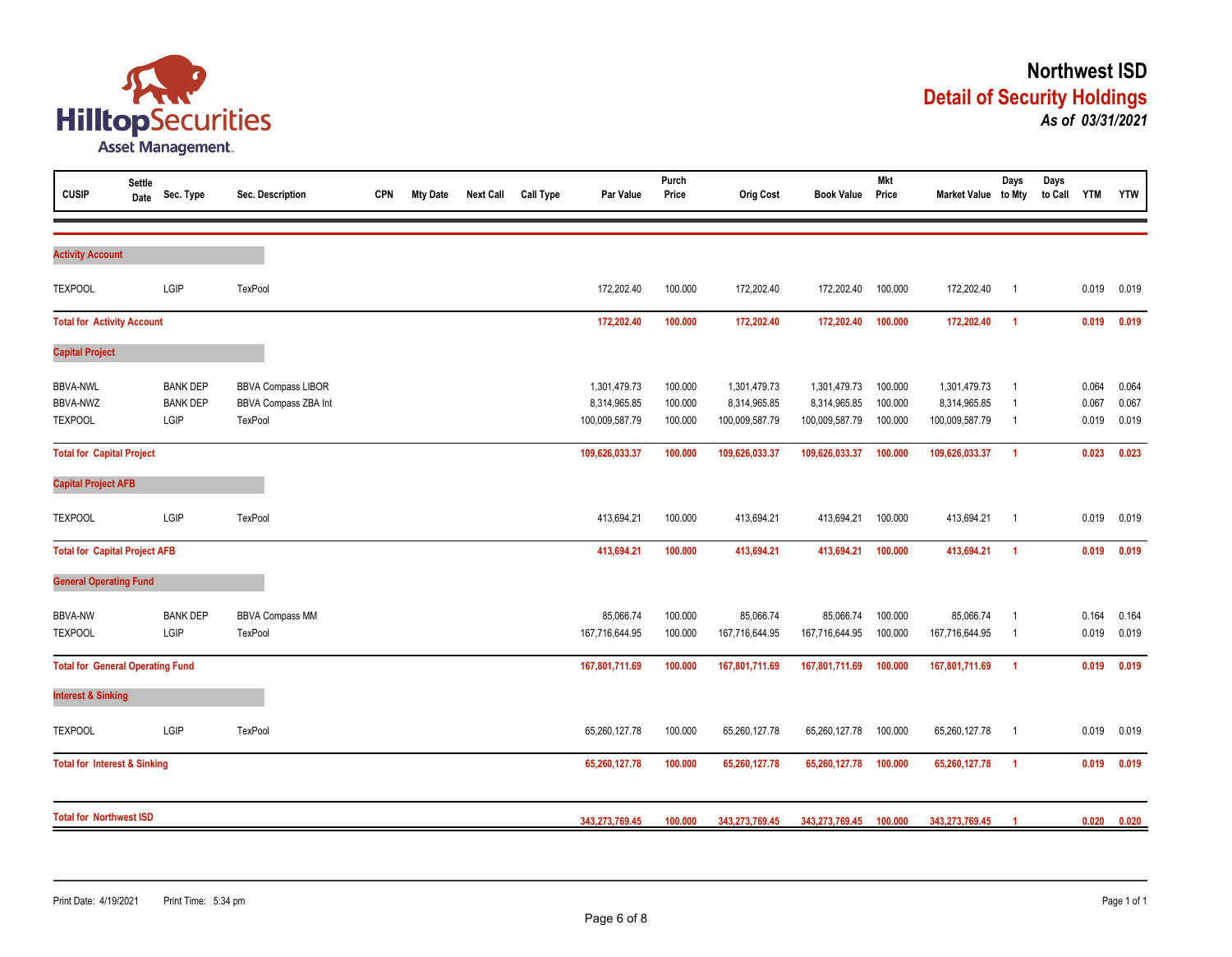

| <b>CUSIP</b>                                  | <b>Security Type</b>                       | <b>Security Description</b>                                         | 02/28/21<br><b>Book Value</b>                   | Cost of<br><b>Purchases</b> | <b>Maturities /</b><br>Calls / Sales     | Amortization /<br><b>Accretion</b> | Realized<br>Gain/(Loss) | 03/31/21<br><b>Book Value</b>                  | 02/28/21<br><b>Market Value</b>                 | 03/31/21<br><b>Market Value</b>                | Change in<br><b>Mkt Value</b>             |
|-----------------------------------------------|--------------------------------------------|---------------------------------------------------------------------|-------------------------------------------------|-----------------------------|------------------------------------------|------------------------------------|-------------------------|------------------------------------------------|-------------------------------------------------|------------------------------------------------|-------------------------------------------|
| <b>Activity Account</b>                       |                                            |                                                                     |                                                 |                             |                                          |                                    |                         |                                                |                                                 |                                                |                                           |
| <b>TEXPOOL</b>                                | LGIP                                       | TexPool                                                             | 172,199.67                                      | 2.73                        | 0.00                                     | 0.00                               | 0.00                    | 172,202.40                                     | 172,199.67                                      | 172,202.40                                     | 2.73                                      |
| <b>Total for Activity Account</b>             |                                            |                                                                     | 172,199.67                                      | 2.73                        | 0.00                                     | 0.00                               | 0.00                    | 172,202.40                                     | 172,199.67                                      | 172,202.40                                     | 2.73                                      |
| <b>Capital Project</b>                        |                                            |                                                                     |                                                 |                             |                                          |                                    |                         |                                                |                                                 |                                                |                                           |
| <b>BBVA-NWL</b><br>BBVA-NWZ<br><b>TEXPOOL</b> | <b>BANK DEP</b><br><b>BANK DEP</b><br>LGIP | <b>BBVA Compass LIBOR</b><br><b>BBVA Compass ZBA Int</b><br>TexPool | 1,301,420.62<br>12,313,960.49<br>105,664,986.86 | 59.11<br>0.00<br>0.00       | 0.00<br>(3,998,994.64)<br>(5,655,399.07) | 0.00<br>0.00<br>0.00               | 0.00<br>0.00<br>0.00    | 1,301,479.73<br>8,314,965.85<br>100,009,587.79 | 1,301,420.62<br>12,313,960.49<br>105,664,986.86 | 1,301,479.73<br>8,314,965.85<br>100,009,587.79 | 59.11<br>(3,998,994.64)<br>(5,655,399.07) |
| <b>Total for Capital Project</b>              |                                            |                                                                     | 119,280,367.97                                  | 59.11                       | (9,654,393.71)                           | 0.00                               | 0.00                    | 109,626,033.37                                 | 119,280,367.97                                  | 109,626,033.37                                 | (9,654,334.60)                            |
| <b>Capital Project AFB</b>                    |                                            |                                                                     |                                                 |                             |                                          |                                    |                         |                                                |                                                 |                                                |                                           |
| <b>TEXPOOL</b>                                | LGIP                                       | TexPool                                                             | 413,687.65                                      | 6.56                        | 0.00                                     | 0.00                               | 0.00                    | 413,694.21                                     | 413,687.65                                      | 413,694.21                                     | 6.56                                      |
|                                               | <b>Total for Capital Project AFB</b>       |                                                                     | 413,687.65                                      | 6.56                        | 0.00                                     | 0.00                               | 0.00                    | 413,694.21                                     | 413,687.65                                      | 413,694.21                                     | 6.56                                      |
| <b>General Operating Fund</b>                 |                                            |                                                                     |                                                 |                             |                                          |                                    |                         |                                                |                                                 |                                                |                                           |
| <b>BBVA-NW</b><br><b>TEXPOOL</b>              | <b>BANK DEP</b><br>LGIP                    | <b>BBVA Compass MM</b><br>TexPool                                   | 85,055.08<br>181,713,175.22                     | 11.66<br>0.00               | 0.00<br>(13,996,530.27)                  | 0.00<br>0.00                       | 0.00<br>0.00            | 85,066.74<br>167,716,644.95                    | 85,055.08<br>181,713,175.22                     | 85,066.74<br>167,716,644.95                    | 11.66<br>(13,996,530.27)                  |
|                                               | <b>Total for General Operating Fund</b>    |                                                                     | 181,798,230.30                                  | 11.66                       | (13,996,530.27)                          | 0.00                               | 0.00                    | 167,801,711.69                                 | 181,798,230.30                                  | 167,801,711.69                                 | (13,996,518.61)                           |
| <b>Interest &amp; Sinking</b>                 |                                            |                                                                     |                                                 |                             |                                          |                                    |                         |                                                |                                                 |                                                |                                           |
| <b>TEXPOOL</b>                                | LGIP                                       | TexPool                                                             | 63,450,821.90                                   | 1,809,305.88                | 0.00                                     | 0.00                               | 0.00                    | 65,260,127.78                                  | 63,450,821.90                                   | 65,260,127.78                                  | 1,809,305.88                              |
| <b>Total for Interest &amp; Sinking</b>       |                                            |                                                                     | 63,450,821.90                                   | 1,809,305.88                | 0.00                                     | 0.00                               | 0.00                    | 65,260,127.78                                  | 63,450,821.90                                   | 65,260,127.78                                  | 1,809,305.88                              |
| <b>Total for Northwest ISD</b>                |                                            |                                                                     | 365,115,307.49                                  | 1,809,385.94                | (23,650,923.98)                          | 0.00                               | 0.00                    | 343,273,769.45                                 | 365,115,307.49                                  | 343,273,769.45                                 | (21, 841, 538.04)                         |